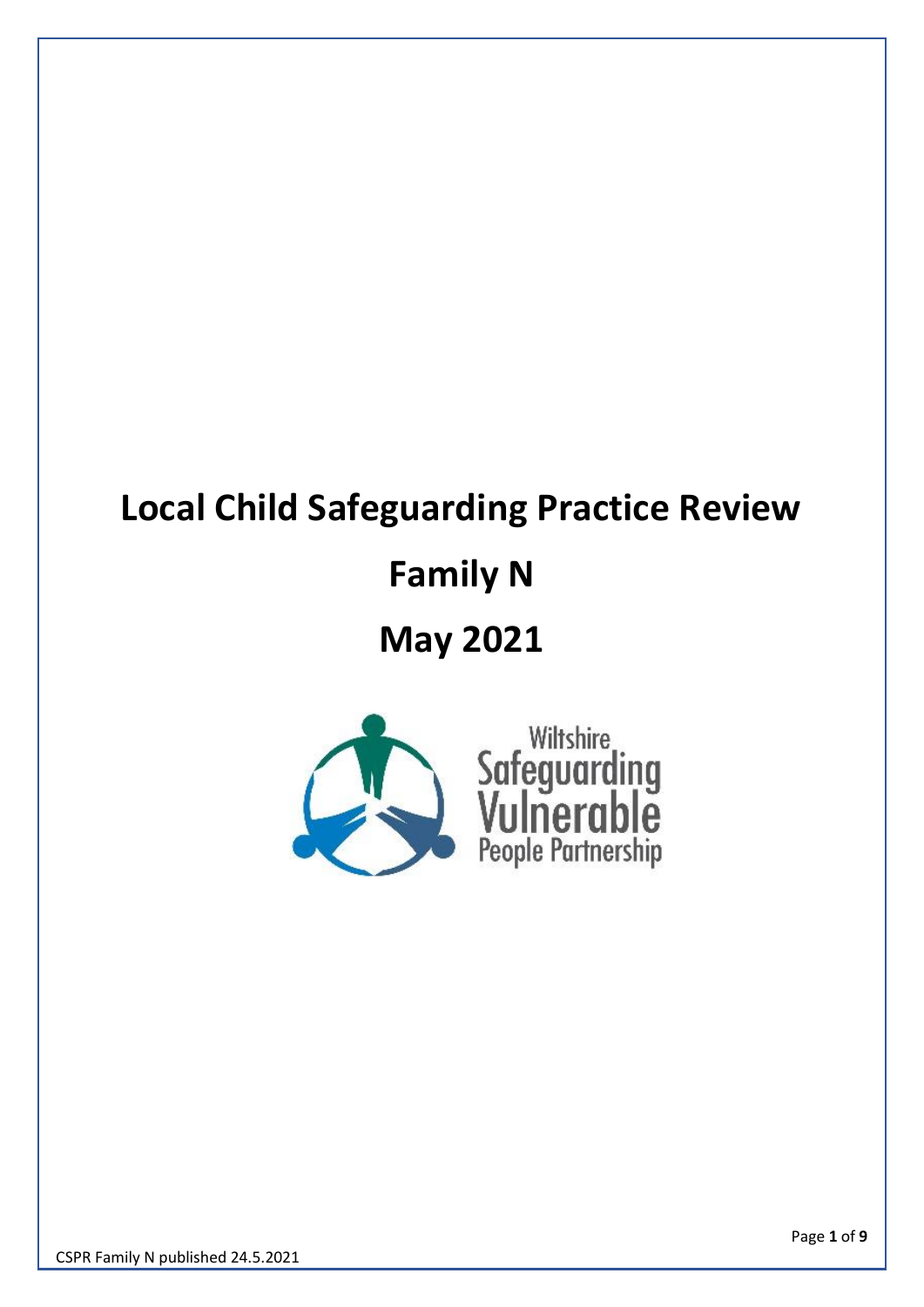### **1. Background**

This Local Child Safeguarding Practice Review (LCSPR) was commissioned following a 999 call to the Police in June 2020. A male adult (Adult A below) was found holding a knife to his partner's (Mother below) throat. She had arrived home and witnessed Adult A sexually abusing Child A. Child B had called the Police. Following Adult A's arrest Child A disclosed that she had been sexually abused by Adult A on more than one occasion. All of the children were subject to a Supervision Order at the time.

The LCSPR builds on the work carried out in the rapid review held after this incident was formally notified and through a practitioner event held with those involved to explore the issues further. That event was facilitated by Mark Gurrey, Independent Scrutineer of the Safeguarding Vulnerable People Partnership (SVPP) and he presented this report to the safeguarding partners for agreement and endorsement.

#### **Family Make-Up**

| Child A | aged 13 at the time of incident                                                                                                                                   |
|---------|-------------------------------------------------------------------------------------------------------------------------------------------------------------------|
| Child B | aged 12 at the time of incident                                                                                                                                   |
| Child C | aged 6 at the time of incident                                                                                                                                    |
| Child D | aged 1 at the time of incident                                                                                                                                    |
| UBB E   | Unborn at the time of the incident                                                                                                                                |
| Mother  | Mother of all the children                                                                                                                                        |
| Adult A | Mother's Partner and Father of Child D and UBB E                                                                                                                  |
| Adult B | Ex-husband of Mother and Father to Child A and Child B: deceased                                                                                                  |
| Adult C | Father to Child C                                                                                                                                                 |
| Adult D | Mother's Former Partner                                                                                                                                           |
| Child J | Older sibling, now 18, son of Adult B and sister to the two eldest girls who lived with his grandmother<br>throughout this period and is not part of this review. |



Genogram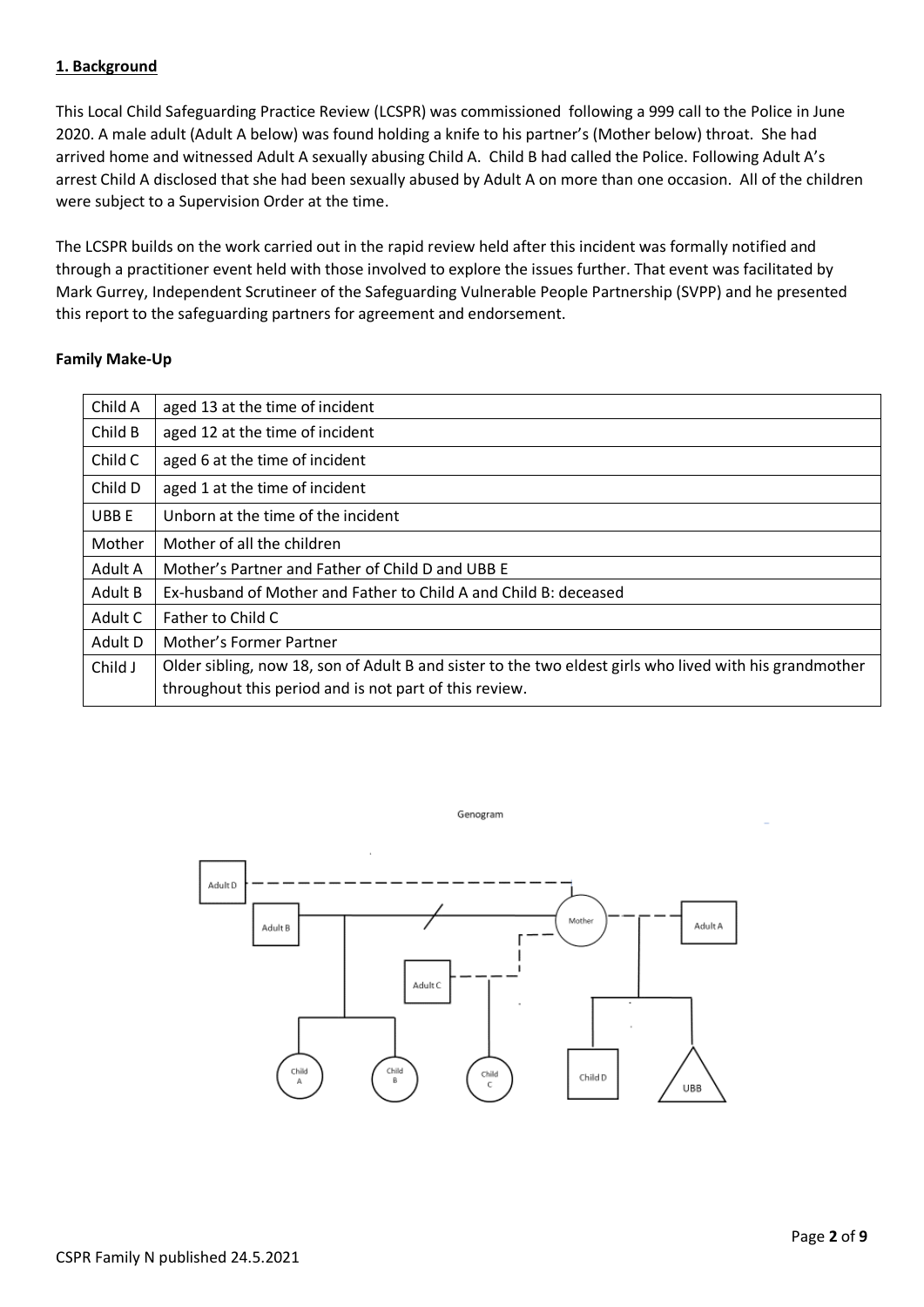#### **2. Case Summary**

This summary sets out the circumstances leading up to the incident in June 2020.

The family moved into Wiltshire in 2009. The early contact with the family was via the Wiltshire Young Carer's Service who worked with Child J in relation to his father, Adult B who had a life-limiting lung condition. The service later worked with Child A and Child B because of their experiences of caring for their mother as a consequence of both her alcohol abuse and mental health problems. The service maintained some involvement when the girls went to live with their father but this was stopped when he died and they returned to their mother.

In October 2017, there was a domestic abuse incident between Mother and her then partner Adult D. An Initial Child Protection Conference was held and children A, B and C were made subject to Child Protection Plans under the category of emotional abuse.

In January 2018 Mother arranged for Child A and B to live with their father, Adult B, and for Child C to live with her father, Adult C and her paternal grandparents, whilst Mother remained in the relationship with Adult D. This appears to have been a decision Mother took herself and apparently told the children they were moving because she did not love them anymore.

In February 2018 at a Review Child Protection Conference the decision was made for the children to step down to child in need status as the risk had reduced as a consequence of the children living with their respective fathers. In April 2018 the children's case was stepped down to family support.

In July 2018 Mother entered a relationship with Adult A. She sought police disclosure under the domestic violence disclosure scheme (Clare's Law) which provided her with information regarding his past domestic abuse including violence and coercive control.

She was also informed about previous child sexual abuse allegations. Adult A was subject to a police investigation and charged in 2013 with sexual offences against his daughters, then aged 6 and 8 years (not subjects of this review). The matter went to Court and was heard in 2014. The trial resulted in a hung jury necessitating a second trial and this was stopped due to the Judge dying before the conclusion of the hearing. The third trial found him not guilty.

This information did not persuade Mother that Adult A was a risk to her children.

In August 2018 the case was closed as the girls remained living with respective fathers, having contact with mother only.

In October 2018 Mother removed Child C from her father's care and stopped contact between her and her father following a dispute between Mother and Adult C.

In December 2018, a referral was made to social care by midwifery when they became aware that Mother was pregnant with Child D based on their knowledge about the history of domestic abuse and alcohol abuse. At that point Mother was declining to give details of the father of the unborn child.

As a consequence of the referral, a single assessment was completed and this led to the convening of an Initial Child Protection Case Conference in February 2019. By this point, it became known that Adult A was father to the unborn child. The conference decided to make Child C and D subject to child protection plans under the category of emotional abuse.

Mother and Adult A did not engage with the protection plans and in May pre-proceedings were initiated.

In September Adult B, father to Child A and B, became ill and died later that month as a consequence of his lung condition. The children were returned to the care of Mother – their grandmother did indicate a wish to keep them both but this did not happen. On their return to the family, both children were made subject to CP Plans along with their siblings.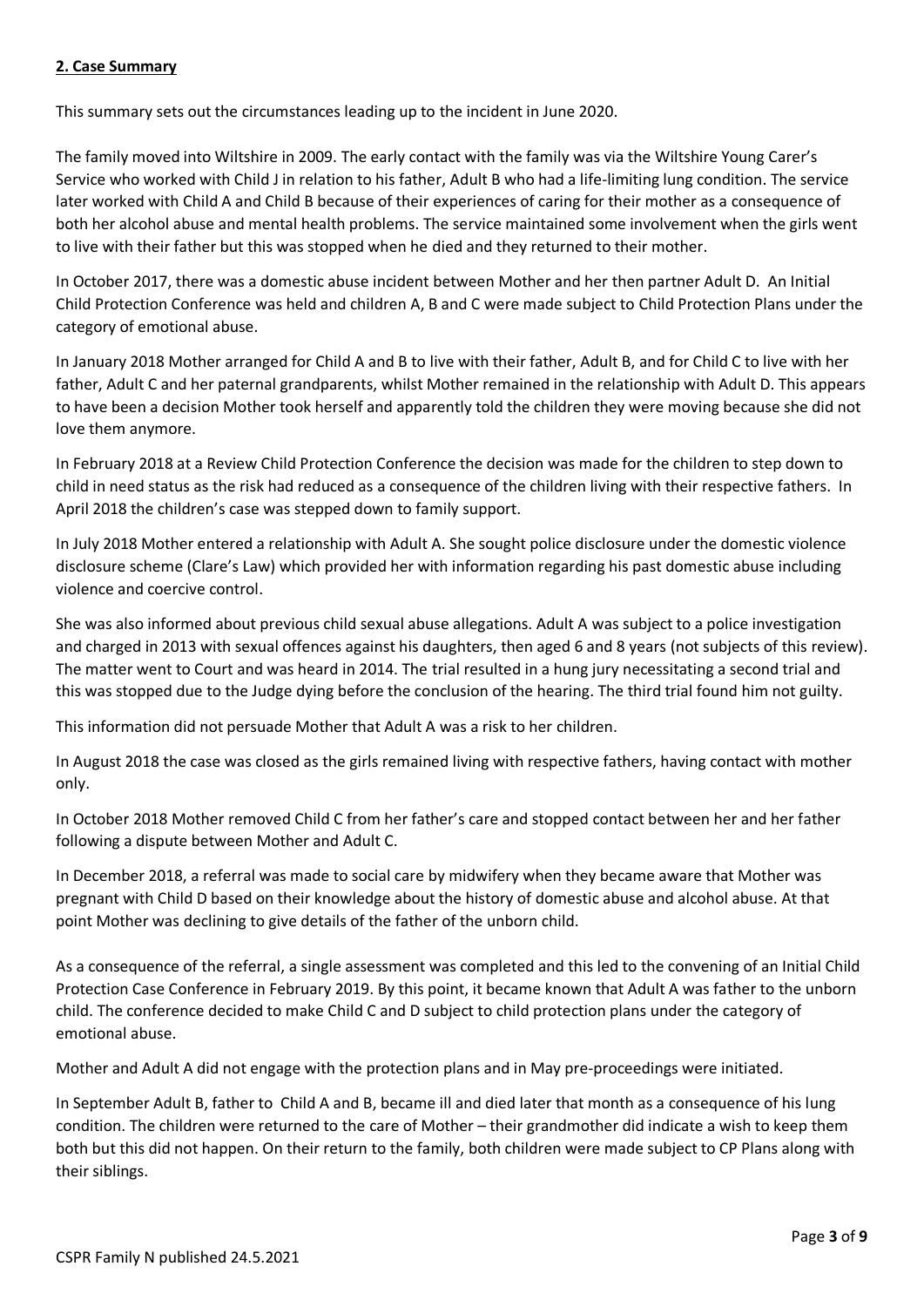#### **Pre- and Post-Care Proceedings**

The lack of engagement and resistance to working with any of the safeguarding agencies and the lack of cooperation with the child protection plans and the pre-proceedings work led to the local authority issuing Care Proceedings in November 2019. Their care plan was for (at least) interim removal of the children from their Mother's care.

Court-ordered parenting assessments were commenced, carried out by the Specialist Contact and Assessment Team. Adult A refused to engage with the assessment.

Throughout the work thus far, Mother had been reluctant to engage with any support for either her use of alcohol or the offer of help with the domestic abuse she had experienced and was still experiencing. However, following a positive test for excessive alcohol she then stated that she would contact Turning Point and the Nelson Trust. She self-referred herself to the Nelson Trust, an agency designed to help people address trauma and overcome addiction, stating she wanted to work on domestic abuse, on relationships and on alcohol addiction. She completed an assessment with them however limited work with them was able to take place before the incident in June.

She was also referred on a number of occasions to Splitz, a domestic abuse support service, but only responded positively three times and after each of these occasions she disengaged and refused further follow-up.

Mother continued to deny that Adult A was a sexual risk to her children.

The parenting assessments were filed with the Court in March 2020. The assessments stated that neither Mother nor Adult A could be considered as carers for the children. They concluded that Mother could not protect her children from the sexual risk Adult A posed as she did not believe it existed; she continued to minimise the domestic abuse concerns and could not protect her children from these; and that her alcohol use and its impact upon her parenting was a continuing concern.

At the same time as the assessments were being submitted, Mother confirmed that she was pregnant again by Adult A.

Throughout this period, Adult A was supposedly living away from the family with limited contact with either the Mother or the children. However, the suspicion was that there was considerably more contact than either adult will acknowledge. There was evidence that he was often in the home and although the status of the relationship was challenged by the Social Worker, it remained explicitly at least, unclear.

The final hearing was in April 2020 and the agreed care plan stated that there would be a 12-month Supervision Order and that Adult A should not have any contact with the older children and that his contact with Child D should be supervised by the paternal grandmother (as the view was that Mother could not be relied upon to do that safely). This plan was supported and endorsed by the guardian.

By this point, the first national lockdown was in place in response to the Covid 19 pandemic and this continued up to (and beyond) the incident described in June 2020. During this period, agencies persisted in maintaining contact with the children through telephone calls. When the Social Worker did try to make a home visit they were not allowed into the house. Adult A continued to demonstrate obstructive behaviour and raised concerns about social work visits and social distancing. He declined a health visitor home visit and tried to dictate when contacts with professionals could take place. His involvement in meetings changed after the supervision order when he became markedly more aggressive and non-cooperative. He refused an assessment in relation to unborn baby, but this proceeded anyway. He made a number of complaints and informed professionals that he was recording all conversations and had placed cameras at the Mother's home.

There is considerable evidence that during this time, all agencies were keen to maximise their involvement with and oversight of the children and Mother. However, although there was regular phone and video contact with a number of agencies, professionals would not necessarily have known who else was in the room nor could they be completely assured the children were safe and well. For the bulk of this period, the children were not in school, despite encouragement to the contrary, so there was not the normal daily supervision of their well-being.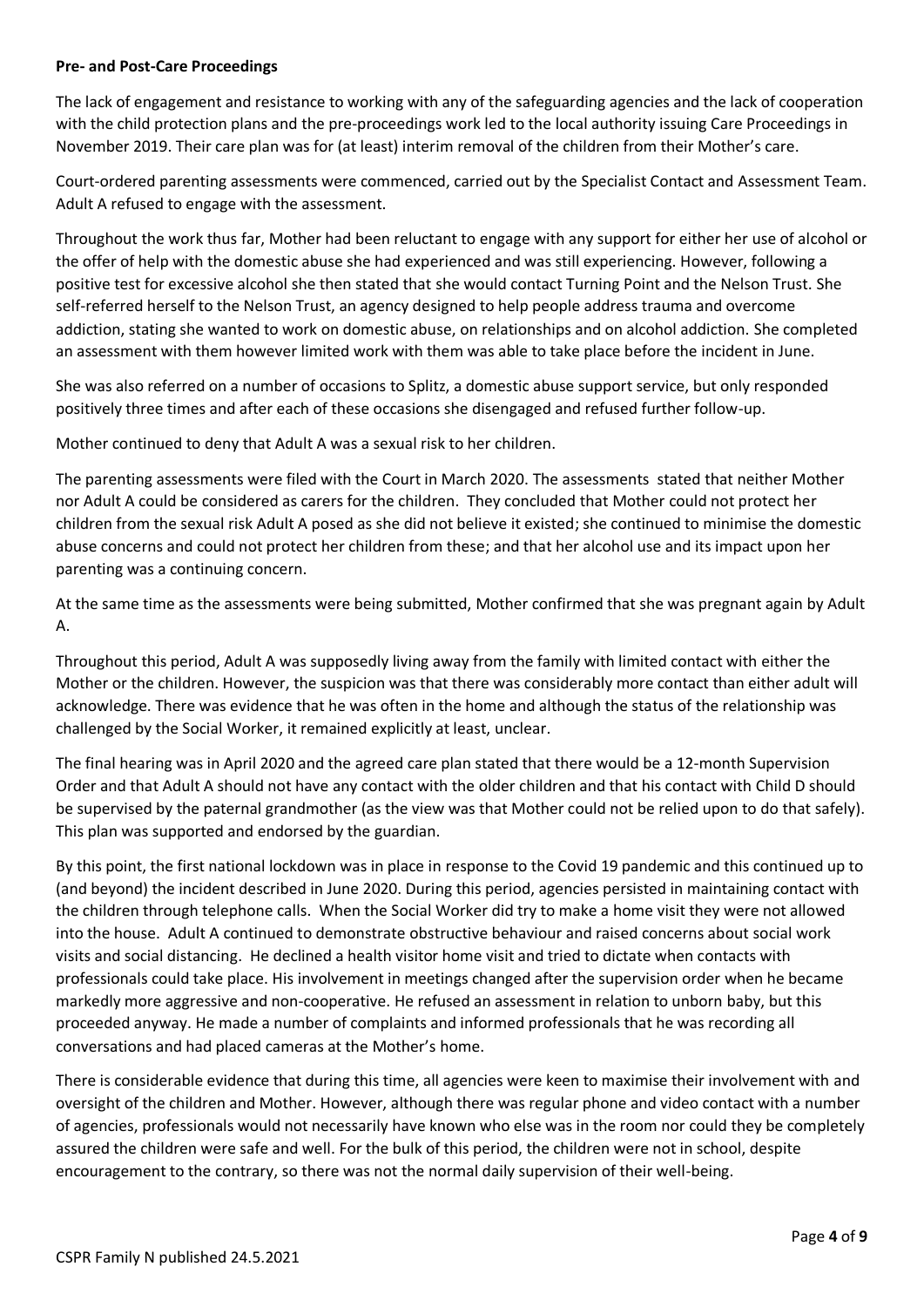There is evidence that both Adult A and Mother used Covid 19 as a reason for not allowing professionals in the home or the children to return to school; in the light of Adult A's history of controlling behaviour there was a concern that this enabled him to further isolate the children and Mother from wider family and support services and evade questions and scrutiny.

When spoken to, the children reassured all agencies that they were well and not at risk. Notably, however, there were two instances during this period when Child A self-harmed and whilst relatively minor in terms of physical impact it nevertheless was of concern. Both instances were followed up but, due to the restrictions around at the time, it was difficult to do so as thoroughly as might normally be the case. Mother was asked to pursue concerns with her daughter.

In the 10 days leading up to the incident all of the children had been seen face to face and or spoken to by agencies.

In June Child A called 999. Adult A was found to be threatening mother with knife to her throat, whilst she was holding Child D. Adult A was arrested and Child A disclosed sexual abuse by Adult A over the previous 4-6 weeks on up to 3 occasions, including rape.

Adult A has since been sentenced to 23 years in prison.

## **3. Practice Review Process**

This latter section was completed through a multi-agency practitioner event attended by all those who had been active in providing a service to this family and these children over the last 1-2 years (longer in relation to the schools and some health provision).

The rapid review completed for this case identified the following issues as needing further exploration and these were pursued in the practitioner discussion.

- How can the safeguarding system respond when work is stuck; when there is evidence of what has become known as disguised compliance; when children are not wanting any engagement nor evidencing any concerns but where the risks remain real and substantial. When these circumstances are presented to Court, what is it reasonable to expect from the judiciary, from Cafcass and from the legal process?
- Understand how professionals perceive their role and responsibilities in relation to care planning and when to escalate concerns
- Understand how court rulings can influence the continuing risk assessments by professionals working with children and families

The section starts with a brief overview of the children.

**Child A** – is described as 'quiet but quirky' and can be led by Child B – she is more open to conversation when on her own. She understands why they were removed but struggles with a sense of responsibility for what has gone on in her family. She has junior idiopathic arthritis and as a consequence has missed time at school.

**Child B –** is a bright and articulate girl but also quite closed. She is reluctant to engage with professionals outside of school but will generally talk to adults in school. She loves music and cooking; the latter interest was something her father taught her and she was described as a 'daddy's girl' and she found it very difficult when he died. She engaged with Young Carers at that time.

Child A and B are placed together and have a great relationship with their foster carer.

**Child C –** is a happy and confident little girl. Again, she is very closed to professionals but will talk to her Emotional Literacy Support Assistant (ELSA) on a weekly basis at school and she has referred to the incident in June. She will often write things down or communicate through drawing. She is now living with her father and grandmother; she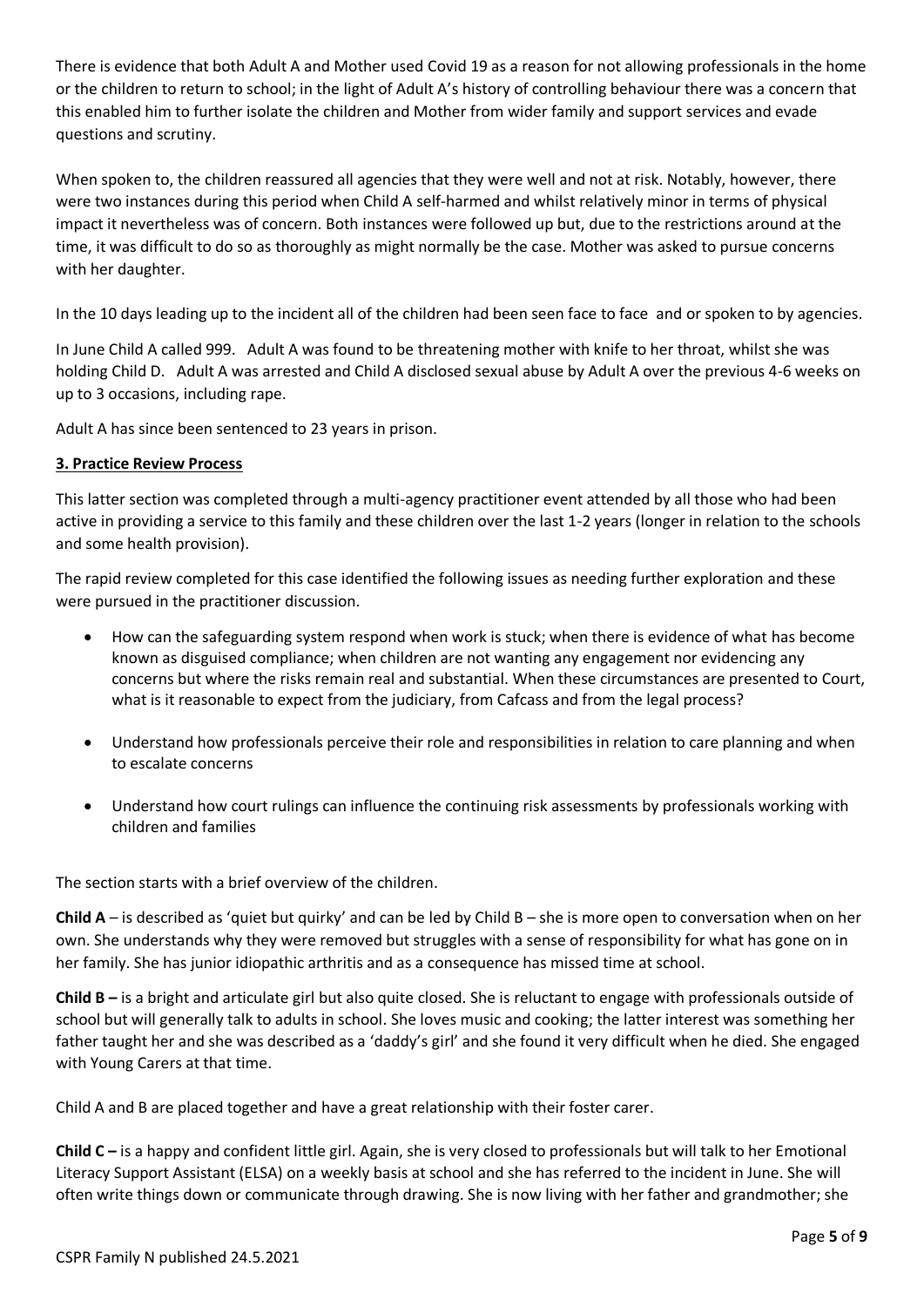has always wanted to live with them and was always extremely pleased to see them but would never voice it when living with her mother.

All three girls are well presented, polite and work hard at school. Child C is living with her father, Adult C supported by her paternal Grandmother.

**Child D** – was a happy and contented baby. He gained weight well and continued to meet all his developmental milestones. He was seen monthly at a drop-in clinic and the interaction between him and his mother was always positive. He is a very lively little boy but also likes routine. There is a low-level concern about speech development as he does not mimic sound.

**Child E** – was unborn at time of incident. She is now doing well and is placed with Child D.

## **4. Analysis of Practice**

There is a significant and complex history associated with this family and risks were known and understood by agencies. Good practice was evident in relation to multiagency working and information sharing, Adult A's grooming behaviour was identified and challenged and regular virtual contact and some face-to-face visits were maintained during lockdown by different agencies.

The following key themes were explored in detail as part of the CSPR process.

**Care Proceedings** - The decision to seek supervision orders, especialy in light of the adverse parenting assessment needs further explanation. The historical sexual abuse allegations against Adult A were unproven and indeed he had been acquitted in the criminal trial. Mother continued to deny any domestic abuse and whilst there was evidence of alcohol misuse (via hair strand tests) in and of themselves they would not have established threshold evidence for removal. In addition, the children were not only not disclosing any abuse or concerns, but they were also clear about wanting to be with their Mother. Mother was seen to have very warm relationships with them all and there was much about their day-to-day care that was positive.

It was the view of the local authority, supported by the guardian, therefore that a care plan for removal would fail and the supervision orders were the only viable disposal available to the Court based on the evidence presented, the parenting assessment notwithstanding.

It is the view of children's social care, in the paperwork submitted for both the rapid review and this report, that this should have been escalated to senior managers. This review supports that decision. Escalation would have offered the opportunity for senior managers to examine the evidence to be presented and give them an opportunity to explore whether a presentation to the court for removal was an option. They could also have led a discussion with Cafcass – who were supporting the local authority position for supervision orders – at a more senior level and, if necessary, a readiness to present directly to the Court. Cafcass' report for this review indicated some concern that the risks to these children had not been fully explored and assessed and the fact that the evidential base for removal was too weak was accepted too readily.

Another key lesson that emerged from this review is that many of the involved agencies are not sufficiently sighted on or knowledgeable about many of the aspects and terminology associated with care proceedings: the nature and type of the various hearings; the orders available to the Court; the obtaining (and losing) of parental responsibility and the weight and nature of evidence required are all areas which require greater shared knowledge and information sharing. This is covered in the Recommendations.

**Working with Resistance and 'Stuckness'** – one other key feature of this case and of this review has been the difficulties the professional network experienced in positively engaging with the family; Adult A worked relatively successfully to keep a distance between the agencies and the family. This is described further below but he was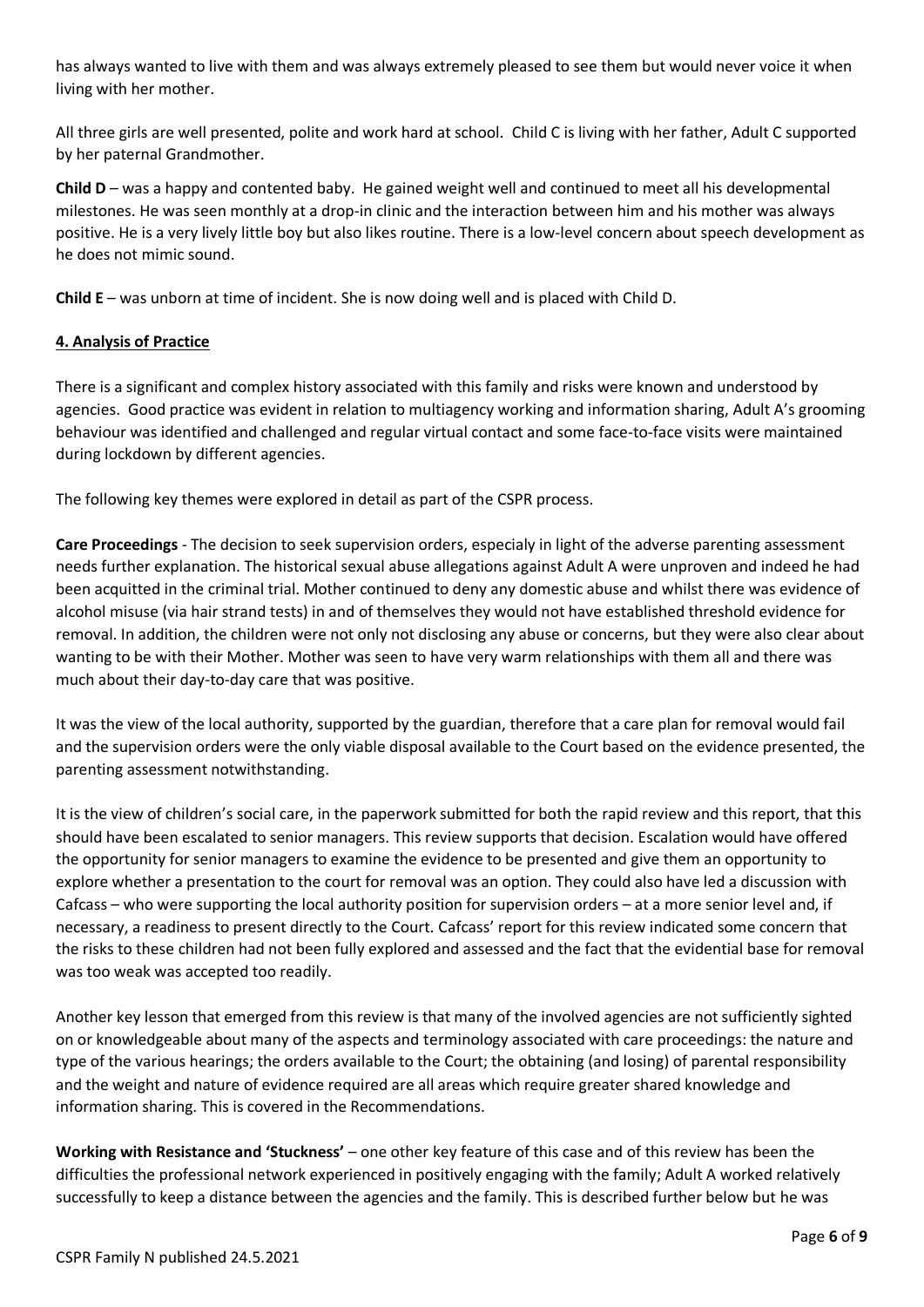aided, either deliberately or unwillingly by Mother who maintained her position that Adult A presented no risk. Yet there was within a number of the professionals a consistent nagging feeling that all was not alright. This sense that concerns remain is important (see below) and will be rooted in experience and expertise. Given the history, the likelihood that these children were exposed to or experiencing abuse was strong and it was right that all the agencies continued to maintain a focus on them.

This is not uncommon in safeguarding practice – working with families where there are strong and legitimate reasons to believe the children are at risk but where the evidence is difficult to marshal and the family is uncooperative. This is often described as 'disguised compliance'. This is not a helpful or necessarily accurate term the problem is better stated as a lack of compliance and nor does it do enough to capture the complexities of what might be behind that lack of compliance.

The practitioner event discussed the reality of working with a family who sought to keep agencies at arm's length and the following was identified as useful learning to share across the agency network:

- Persistence and tenacity, as demonstrated in this case, are essential. The system cannot and cannot be allowed to give up, even where pressures of other work might intrude
- 'Gut feelings' are important and should be acknowledged and explored within the supervision process. They may turn out to be baseless but the starting point should always be to acknowledge they exist and that they will have come from somewhere and will have some legitimacy. They are different from assumptions and partially or poorly evidenced views and presumptions and it is the role of supervision to help isolate one from the other. Change of worker can be a risk here – 'gut feelings' need to transfer with them.
- Consistency of staff within the professional system is important maintaining case narratives, ensuring key historical events are not lost and sustaining a continuity of input to the family are all crucial in these instances and breaks in consistency and continuity can lead to a loss of the tenacity and persistency identified above
- Maintain input and discussion into child in need meetings, core groups and case conferences. These formal meetings are essential in maintaining the focus on the core risks and concerns
- These meetings are also important in ensuring agencies are understanding the risks in the same way, are presenting to the family in a consistent way and that the family experience the partnership work as united.
- When those involved believe themselves to be stuck in their work with a particular family, then they should openly and proactively seek external group supervision to help explore the issues further. The source of supervision may vary and could come from one of the involved agencies or from one uninvolved with the family (CAMH services are often a positive resource). This is particularly true when, as in this case, the involvement is driven through the child in need process. Unlike child protection planning, children in need does not benefit from external and off-line chairing and indeed it is usually the social worker who is the lead professional, the chair and the minute taker for these meetings and that does not lend itself to a reflective and multi-agency analysis of the case.
- One of the outcomes of such supervision and an option anyway available to staff is to consider mediation between the family and the network. Each can get stuck in their own positions and there are times when external support and challenge to those positions is both helpful and necessary. This is particularly the case when removal of children is being considered as the only available option left to the professionals.
- Listening to and understanding the wishes and feelings of children is not the same as doing what they want. In this instance, the children were clear in wanting the agencies to 'leave them alone' – that should not (and was not in this instance) be allowed to be given too much weight in the light of other features and concerns (see below)

**Working with Child Sexual Abuse** – sexual abuse, probably more than any other form of abuse, is often silent and hidden. For a variety of reasons, children do not disclose sexual abuse in the same way they might physical harm and neither is there always medical evidence to support the claims of abuse. This case serves as a useful reminder to the system about the behaviours of abusers which often include:

• exploitation of the child's sense of embarrassment about the abuse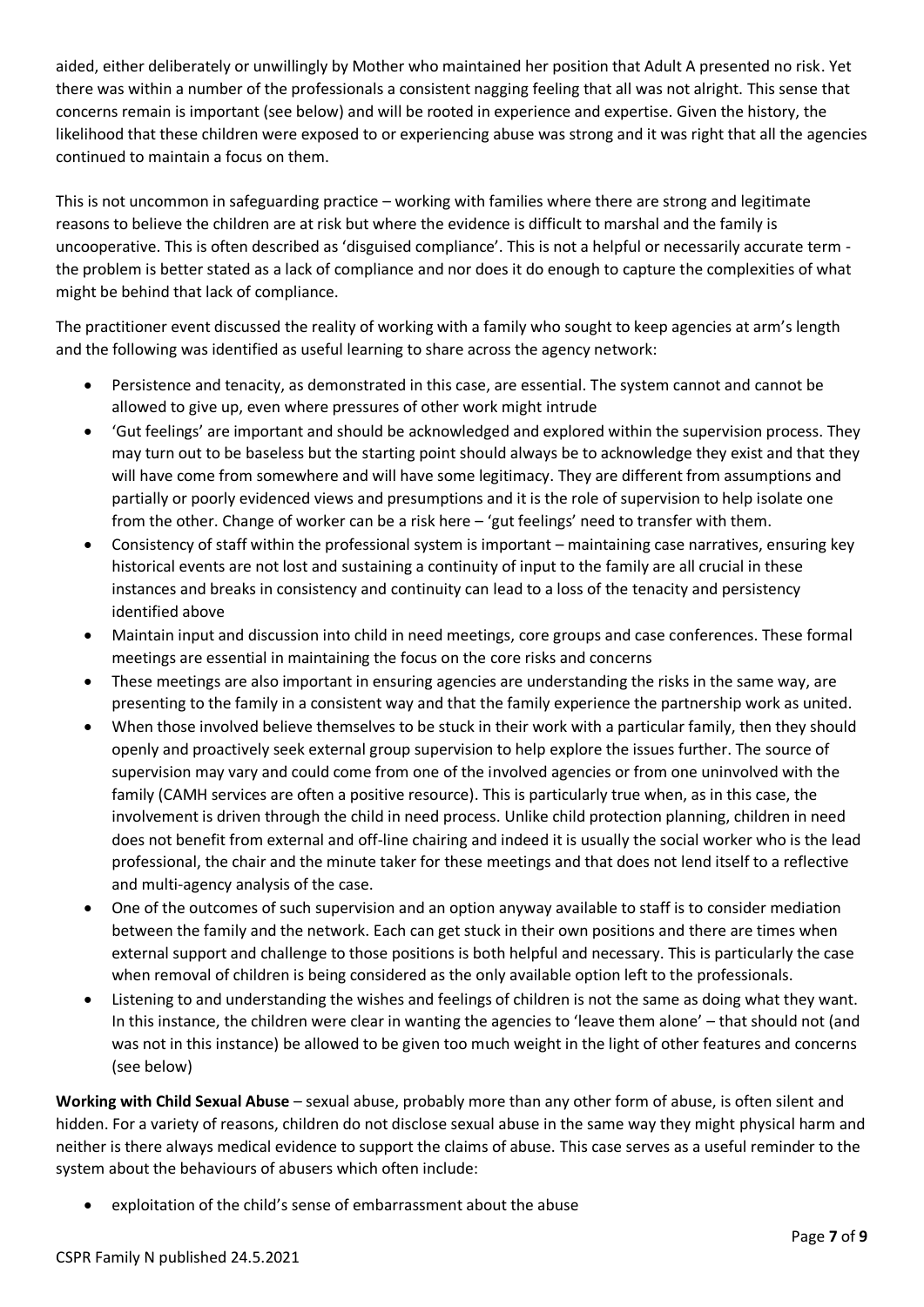- threats to the child including the threat of them being taken away
- threats to harm themselves including the threat that they might be taken away
- threats to harm their mother
- describing it as a special relationship which others would not understand

At this stage it is not yet known which of these or which combination of these (or other) techniques Adult A used with the children. The outcome was however effective and none of the children were able to say, even through hinting or non-verbal behaviour the fear they must have experienced and their obvious wish to be made safe, further hampered by lockdown and the majority of contact with agencies being virtual throughout this time. Children A and B have still not really spoken about their experiences and are consistent in their defence of their mother.

Direct work with children is required that starts from a position of understanding these various silencing methods and seeks to allow children to talk about their daily experiences and their relationships with those around them, delivered via a supportive and neutral approach. Trying to get children to confirm the professional's suspicions about what is happening to them cannot be too direct (as it appeared to be in this instance) and can be counterproductive in pushing the children further into silence.

In addition, and a matter of discussion within the practitioner event, the behaviour of Adult A with the professional network is consistent with how some abusers behave in an attempt to obfuscate and to keep the system both at arm's length and to seek to exert some control over it. He was often experienced as aggressive and threatening, tried to manage meetings by declaring who could and could not be there, made frequent complaints and used recordings of meetings and use of cameras as a threat. The opportunities provided to him by the Covid pandemic added to his arsenal and gave some legitimacy to his wish to maintain a distance from those seeking to keep the children safe.

#### **5. Recommendations**

- 1. That the issues set out above will form the basis of a practitioner briefing to go out to all agencies within the SVPP network. This briefing to focus on:
	- a. How sexual abusers can silence children
	- b. Patterns of sexual abusers' behaviour
	- c. Dealing with work that can get stuck

That as the leaders within SVPP, we will ensure that the messages within this review are disseminated throughout their organisation.

- 2. That we will ensure that these issues will be built into the SVPP workforce development programme and are used to inform the content of future training within the partnership.
- 3. That we will ensure the (final) draft 'Child in Need (Section 17): Multi-Agency Guidance' is agreed and disseminated.
- 4. That as the leaders within SVPP we will explore the extent to which supervision is available to their staff and the potential to establish a group supervision approach to dealing with stuck child protection work and we will free up our staff as needed and as appropriate to act as group supervisors to practitioner groups who seek outside consultation and assistance in moving work on. We are aware this offer already sits within the 'SVPP Case Resolution Protocol' and we will ensure this is recirculated to all relevant staff.
- 5. That we will ensure that SVPP Business Support prepares and makes available on its website, a glossary and explanatory note for partner agencies setting out some of the basic terms and processes within care proceedings
- 6. That the review of all open cases where sexual abuse is a risk factor and the alleged perpetrator remains involved with the family/children, proposed by children's social care is finalised and tabled within the SVPP Executive.
- 7. That we support the response of Cafcass to this case especially in relation to the production of their management oversight guidance designed to help shape the supervision of cases and of staff. We also note and support the review of all cases of children placed at home under no or interim orders.